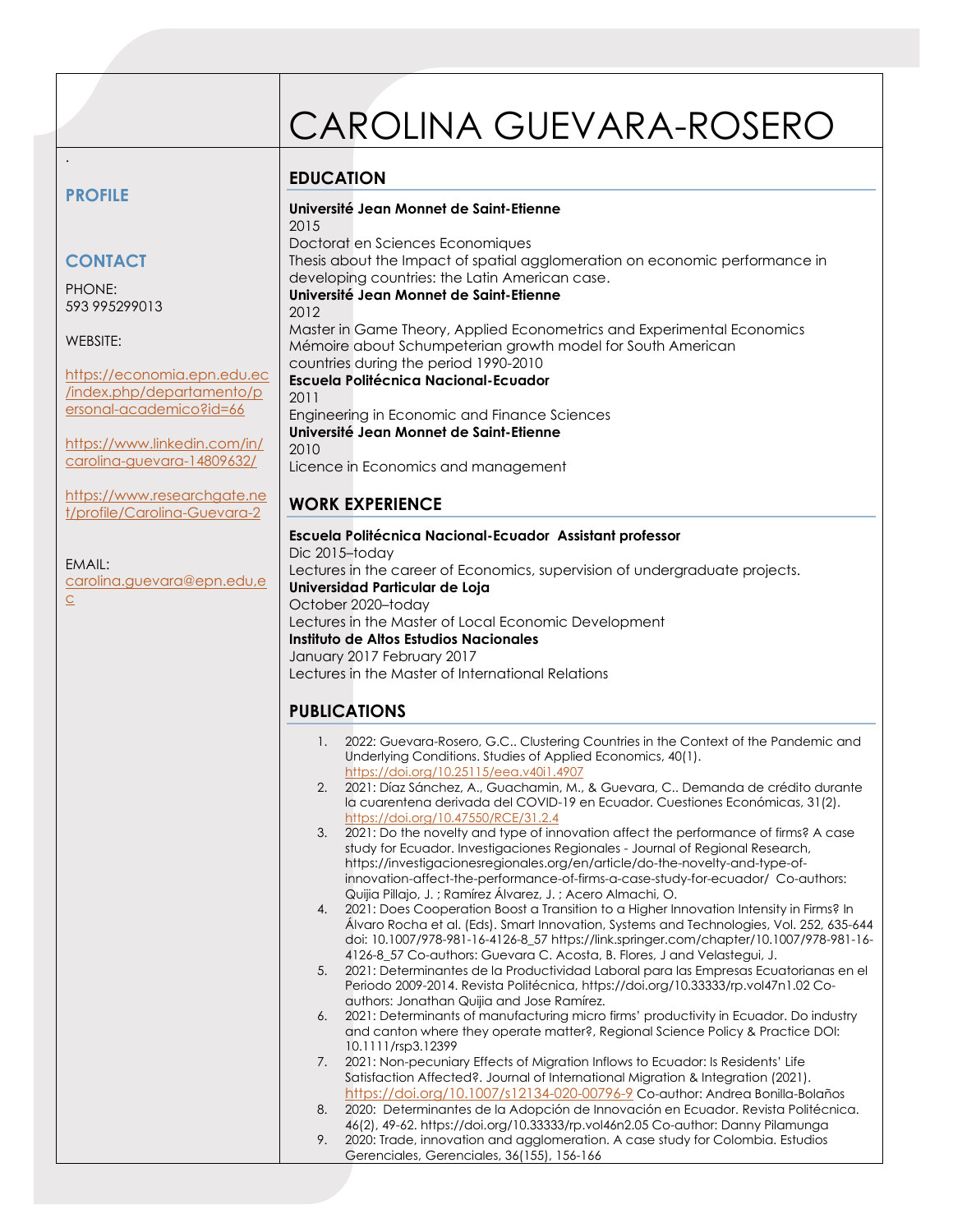<https://dx.doi.org/10.18046/j.estger.2020.155.3383> les, 36(155).

- 10. 2020: Determination of the urban wage premium in Ecuador. *Investigaciones Regionales - Journal of Regional Research* <https://doi.org/10.38191/iirr-jorr.20.010> Coauthor: Diego del Poz
- 11. 2020: Determinants of innovation: the role of the agglomeration economies. Revista Economía Y Polític[a https://doi.org/10.25097/rep.n31.2020.04](https://doi.org/10.25097/rep.n31.2020.04) Co-authors: José Ramírez y Diana Saez
- 12. 2019: Agglomeration externalities in Ecuador: do urbanization and tertiarization matter?, Regional Studies: [10.1080/00343404.2018.1470325](https://doi.org/10.1080/00343404.2018.1470325) Co-authors: Stéphane Riou & Corinne Autant-Bernard
- 13. 2017: The Effect of Trade on Agglomeration within Regions," Journal for Economic Forecasting, Institute for Economic Forecasting
- 14. 2016: Growth Agglomeration Effects in Spatially Interdependent Latin American Regions. Journal of Applied Economic Sciences,
- 15. 2015: Technological interdependence between South American countries: A spatial panel data growth model. Revue d'Economie Régionale et Urbaine, 1 (2), pp. 181-209. Co-author: Corinne Autant-Bernard

## **COLLABORATION AS A REFEREE**

Journal of Happiness Studies. Frontiers in Sociology, section Work, Employment and Organizations. Cuestiones Económicas.

#### **CONFERENCES ORGANIZATION**

Coordinator of the VI International Meeting of Economics. [VI Encuentro de Economía -](https://vi-economia.epn.edu.ec/) [Home \(epn.edu.ec\)](https://vi-economia.epn.edu.ec/)

#### **CONFERENCES PARTICIPATION**

VII International Conference on Science, Technology and Innovation for Society CITIS 2021. 26-28 may 2021

60th ERSA Congress, 24-27 agosto 2021

13th World Congress of RSAI, 25-28 may 2021

Oltre la globalizzazione dal titolo "Feedback 11/dic/2020

Web Conference ERSA 2020: Spatial Challenges for the New World, agosto/2020

IV Encuentro Nacional de la Red Ecuatoriana de Ciencia Regional Ciudades y regiones en el proceso de transformación sostenible, november, 2019.

Workshop Desarrollo local de países andinos, Noviembre/2019

59th ERSA Congress, Agosto/2019

XI Encuentro Internacional de la Asociación Colombiana de Estudios Regionales y Urbanos (ASCER), Octubre 2018

V International Economics Congress, Julio 2017

4th International Congress on Economics: Equity, Regional Development and Economic Policy, Septiembre 2016

Aportes Económicos al desarrollo del territorio, Octubre 2016

55avo Congreso ERSA: World Renaissance: Changing roles for people and places, Agosto 2015

8th Summer Conference of the German Speaking Section of the European Regional Science, Julio 2015